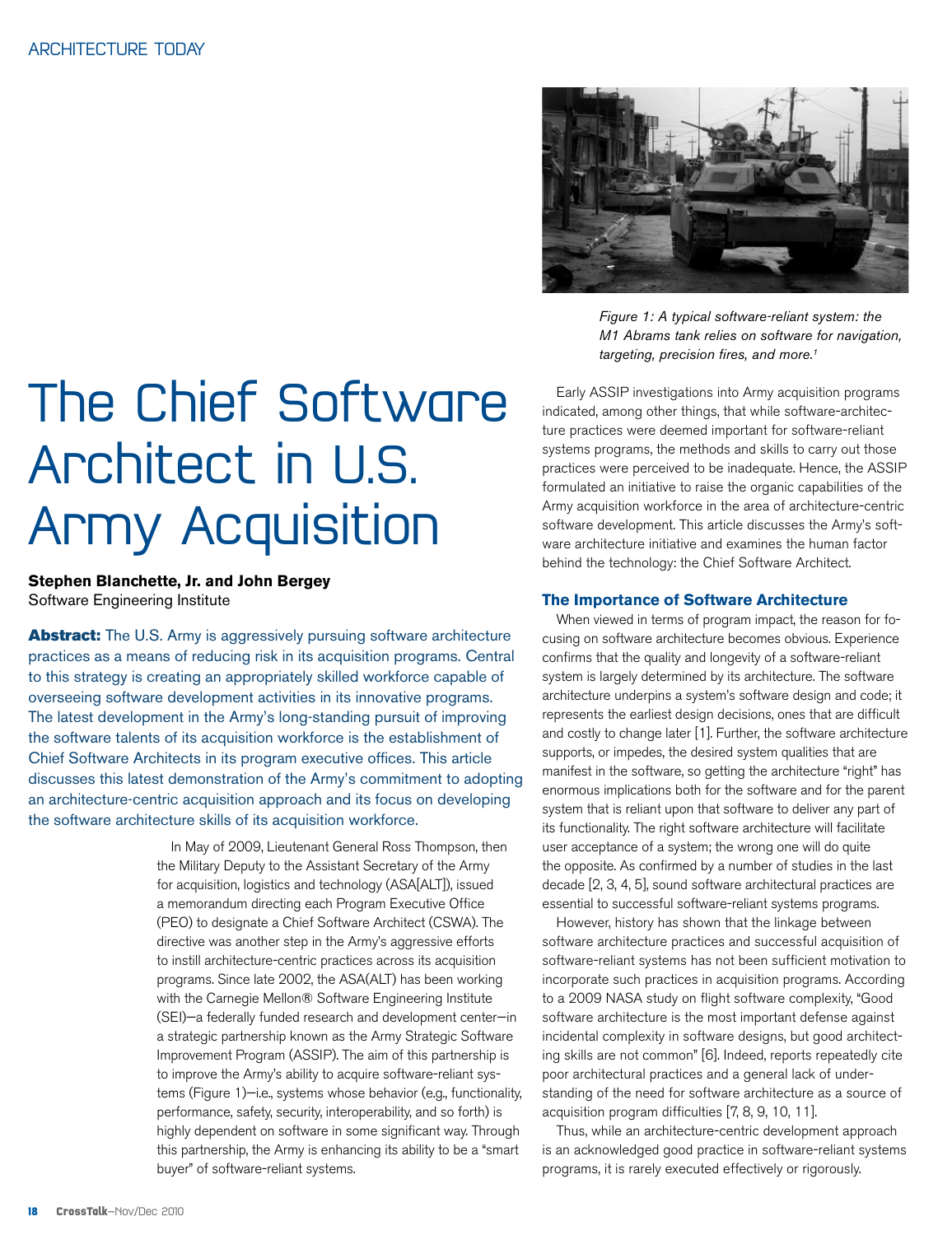| <b>Report Documentation Page</b>                                                                                                                                                                                                                                                                                                                                                                                                                                                                                                                                                                                                                                                                                                                                                                                                                                   |                                    |                              |                                             | Form Approved<br>OMB No. 0704-0188                  |                                           |  |
|--------------------------------------------------------------------------------------------------------------------------------------------------------------------------------------------------------------------------------------------------------------------------------------------------------------------------------------------------------------------------------------------------------------------------------------------------------------------------------------------------------------------------------------------------------------------------------------------------------------------------------------------------------------------------------------------------------------------------------------------------------------------------------------------------------------------------------------------------------------------|------------------------------------|------------------------------|---------------------------------------------|-----------------------------------------------------|-------------------------------------------|--|
| Public reporting burden for the collection of information is estimated to average 1 hour per response, including the time for reviewing instructions, searching existing data sources, gathering and<br>maintaining the data needed, and completing and reviewing the collection of information. Send comments regarding this burden estimate or any other aspect of this collection of information,<br>including suggestions for reducing this burden, to Washington Headquarters Services, Directorate for Information Operations and Reports, 1215 Jefferson Davis Highway, Suite 1204, Arlington<br>VA 22202-4302. Respondents should be aware that notwithstanding any other provision of law, no person shall be subject to a penalty for failing to comply with a collection of information if it<br>does not display a currently valid OMB control number. |                                    |                              |                                             |                                                     |                                           |  |
| 1. REPORT DATE<br><b>NOV 2010</b>                                                                                                                                                                                                                                                                                                                                                                                                                                                                                                                                                                                                                                                                                                                                                                                                                                  |                                    | 2. REPORT TYPE               |                                             | <b>3. DATES COVERED</b><br>00-00-2010 to 00-00-2010 |                                           |  |
| <b>4. TITLE AND SUBTITLE</b>                                                                                                                                                                                                                                                                                                                                                                                                                                                                                                                                                                                                                                                                                                                                                                                                                                       |                                    |                              |                                             |                                                     | <b>5a. CONTRACT NUMBER</b>                |  |
| The Chief Software Architect in U.S. Army Acquisition                                                                                                                                                                                                                                                                                                                                                                                                                                                                                                                                                                                                                                                                                                                                                                                                              |                                    |                              |                                             | 5b. GRANT NUMBER                                    |                                           |  |
|                                                                                                                                                                                                                                                                                                                                                                                                                                                                                                                                                                                                                                                                                                                                                                                                                                                                    |                                    |                              | 5c. PROGRAM ELEMENT NUMBER                  |                                                     |                                           |  |
| 6. AUTHOR(S)                                                                                                                                                                                                                                                                                                                                                                                                                                                                                                                                                                                                                                                                                                                                                                                                                                                       |                                    |                              | <b>5d. PROJECT NUMBER</b>                   |                                                     |                                           |  |
|                                                                                                                                                                                                                                                                                                                                                                                                                                                                                                                                                                                                                                                                                                                                                                                                                                                                    |                                    |                              | <b>5e. TASK NUMBER</b>                      |                                                     |                                           |  |
|                                                                                                                                                                                                                                                                                                                                                                                                                                                                                                                                                                                                                                                                                                                                                                                                                                                                    |                                    |                              |                                             | <b>5f. WORK UNIT NUMBER</b>                         |                                           |  |
| 7. PERFORMING ORGANIZATION NAME(S) AND ADDRESS(ES)<br>Software Engineering Institute, 4500 Fifth Avenue, Pittsburgh, PA, 15213                                                                                                                                                                                                                                                                                                                                                                                                                                                                                                                                                                                                                                                                                                                                     |                                    |                              |                                             | 8. PERFORMING ORGANIZATION<br><b>REPORT NUMBER</b>  |                                           |  |
| 9. SPONSORING/MONITORING AGENCY NAME(S) AND ADDRESS(ES)                                                                                                                                                                                                                                                                                                                                                                                                                                                                                                                                                                                                                                                                                                                                                                                                            |                                    |                              | 10. SPONSOR/MONITOR'S ACRONYM(S)            |                                                     |                                           |  |
|                                                                                                                                                                                                                                                                                                                                                                                                                                                                                                                                                                                                                                                                                                                                                                                                                                                                    |                                    |                              |                                             | <b>11. SPONSOR/MONITOR'S REPORT</b><br>NUMBER(S)    |                                           |  |
| 12. DISTRIBUTION/AVAILABILITY STATEMENT<br>Approved for public release; distribution unlimited                                                                                                                                                                                                                                                                                                                                                                                                                                                                                                                                                                                                                                                                                                                                                                     |                                    |                              |                                             |                                                     |                                           |  |
| <b>13. SUPPLEMENTARY NOTES</b>                                                                                                                                                                                                                                                                                                                                                                                                                                                                                                                                                                                                                                                                                                                                                                                                                                     |                                    |                              |                                             |                                                     |                                           |  |
| 14. ABSTRACT                                                                                                                                                                                                                                                                                                                                                                                                                                                                                                                                                                                                                                                                                                                                                                                                                                                       |                                    |                              |                                             |                                                     |                                           |  |
| <b>15. SUBJECT TERMS</b>                                                                                                                                                                                                                                                                                                                                                                                                                                                                                                                                                                                                                                                                                                                                                                                                                                           |                                    |                              |                                             |                                                     |                                           |  |
| <b>16. SECURITY CLASSIFICATION OF:</b>                                                                                                                                                                                                                                                                                                                                                                                                                                                                                                                                                                                                                                                                                                                                                                                                                             |                                    |                              | <b>17. LIMITATION OF</b><br><b>ABSTRACT</b> | 18. NUMBER<br>OF PAGES                              | 19a. NAME OF<br><b>RESPONSIBLE PERSON</b> |  |
| a. REPORT<br>unclassified                                                                                                                                                                                                                                                                                                                                                                                                                                                                                                                                                                                                                                                                                                                                                                                                                                          | <b>b. ABSTRACT</b><br>unclassified | c. THIS PAGE<br>unclassified | Same as<br><b>Report (SAR)</b>              | 6                                                   |                                           |  |

**Standard Form 298 (Rev. 8-98)**<br>Prescribed by ANSI Std Z39-18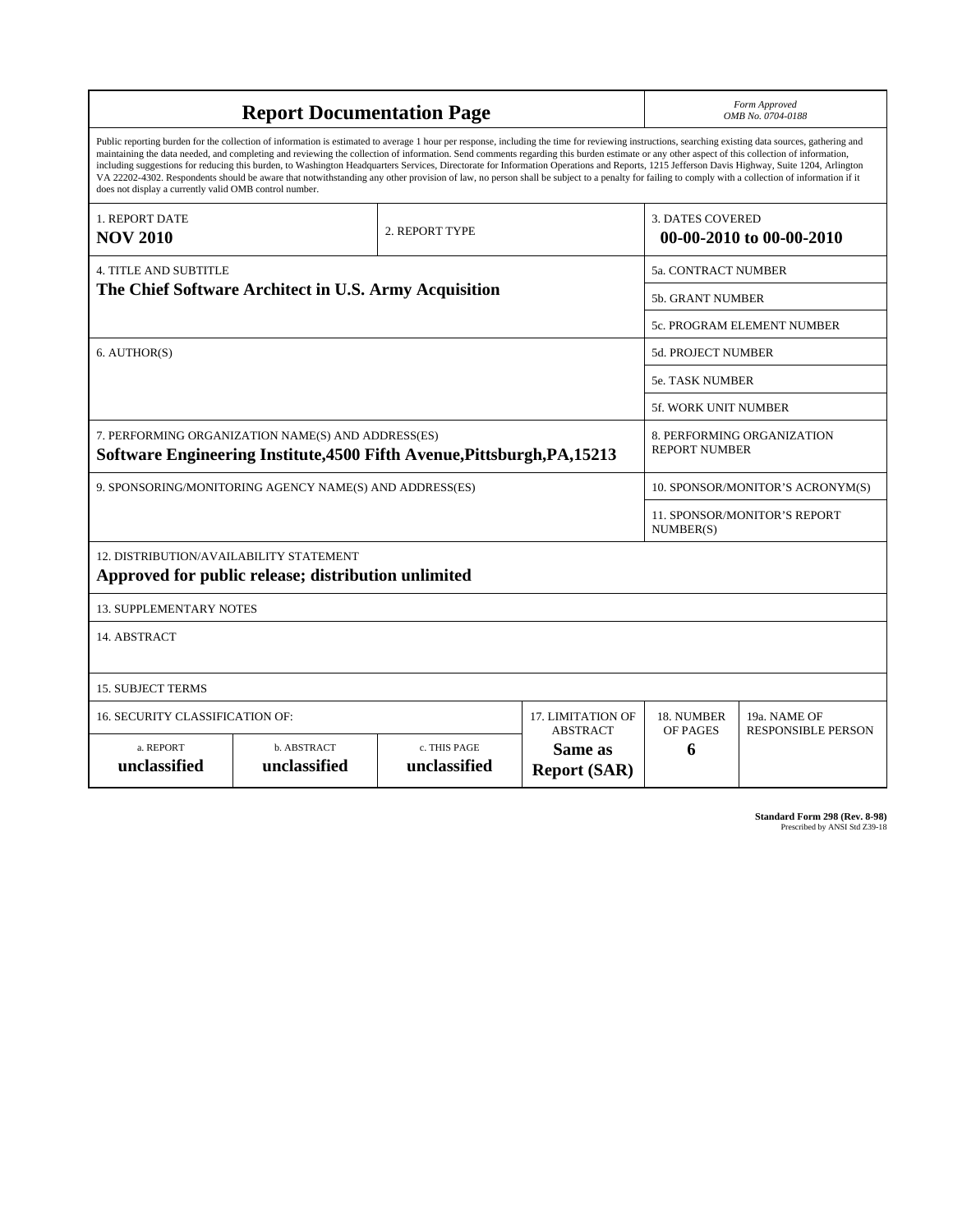



#### Summary of FY04-FY09 ASSIP Training - Army Participants

#### **The ASSIP Software Architecture Initiative**

Recognizing that software architecture is still one of the key technical challenge areas facing its Project Management Offices (PMOs), the Army devoted a significant part of its AS-SIP resources to address the problem by creating a software architecture initiative. Initially, a training component formed the core of the initiative.

The SEI already had available a formal training curriculum for software architecture,<sup>2</sup> and the ASSIP elected to use it as the basis of the software architecture initiative's training element. The curriculum consists of six courses:

- >> Software Architecture: Principles and Practices
- >> Documenting Software Architectures
- >> Software Architecture Design and Analysis
- >> Software Product Lines
- >> SEI Architecture Tradeoff Analysis Method® (ATAM®) Evaluator Training
- >> ATAM Leader Training

The SEI delivered the curriculum at the Army Software Engineering Centers (SECs) using the same materials and instructors as in its publicly offered classes. The SECs provided the most central location for many participants since most of the Army's PMOs are located in close proximity to one of the SECs. Students who completed the prescribed course sequences earned certificates just as if they had attended the regular public offerings.3

The training program enjoyed strong participation, a good indication of both need and interest within the Army acquisition community. In fact, demand exceeded expectations and forced the waving of class size restrictions in a few instances. Additionally, participation was broad, with representation from all 11 PEOs<sup>4</sup> and all of the Army's software centers. Well over 500 Army technical professionals have attended at least part of the curriculum, with more than 25% having earned at least one certificate. Figure 2 summarizes these results.<sup>5,6</sup>

In addition to training practitioners, the ASSIP builds awareness at higher levels: A rotating list of Army senior leaders, personally invited by the MILDEP, gain exposure to software architecture and other important software engineering concepts three times a year during the ASSIP senior leader education program.

Beyond training, the ASSIP software architecture initiative grew to include a skill-building component. The initiative sponsored several ATAM-based software architecture evaluations, with the proviso that trained Army evaluators would participate as evaluation team members. (Projects that had not yet developed a software architecture conducted Quality Attribute Workshops, or QAWs, usually as a precursor to an ATAM evaluation.) Table 1 shows the projects that have participated to date. The evaluations allowed trained Army personnel to practice their skills and also introduced architecture-centric practices across a variety of Army projects.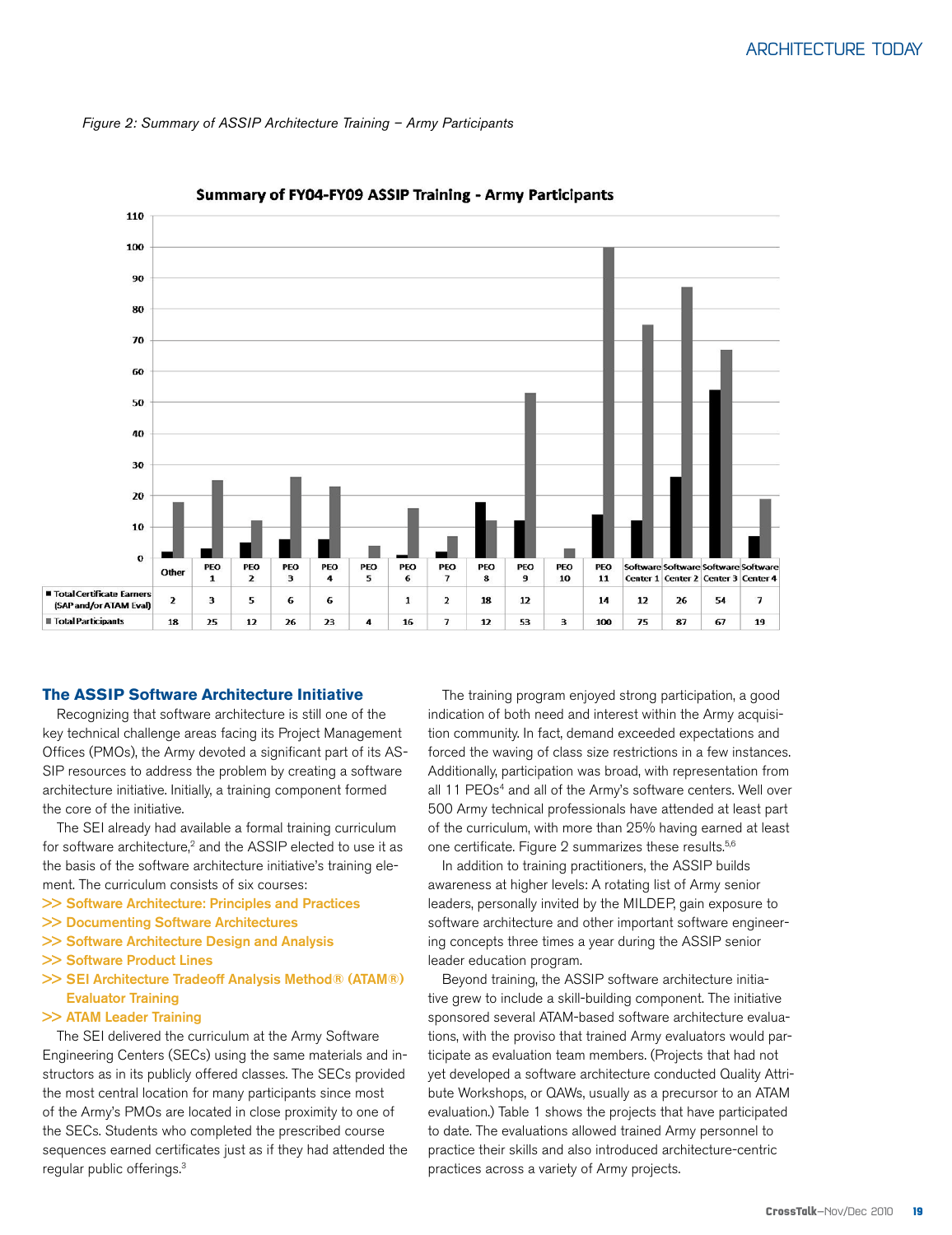#### Table 1: Projects Employing Architecture-Centric Practices

| Army Project (in alphabetical order)                           | <b>ATAM</b> | QAW |
|----------------------------------------------------------------|-------------|-----|
| <b>Aerial Common Sensor</b>                                    | ✓           |     |
| <b>Army Battle Command System</b>                              |             |     |
| <b>Command Post of the Future</b>                              | ✓           |     |
| <b>Common Avionics Architecture System</b>                     | ✓           |     |
| Distributed Common Ground Station - Army                       | ✓           |     |
| Force XXI Command Brigade-and-Below                            | ✓           |     |
| <b>Future Combat Systems</b>                                   | ✓           |     |
| <b>Integrated Fired Control</b>                                | ✓           |     |
| Joint Tactical Common Operational Picture Workstation          | ✓           |     |
| Manned/Unmanned Common Architecture Program                    | ✓           |     |
| <b>Network Operations Data Product Development Environment</b> |             | ✓   |
| <b>One Semi-Automated Forces</b>                               |             |     |
| Sequoyah                                                       |             | ✓   |
| Warfighter Information Network - Tactical                      | ✓           |     |

According to a recent study, these architecture-centric practices have had a positive impact [12]. As shown in Figure 3, most projects reported significant improvement in their architecturally significant artifacts (including system quality attributes, software architectures themselves, and architecturerelated risks). The architecture teams achieved an understanding of stakeholder expectations and the implications of architectural decisions on user needs [12]. Additionally, almost all projects experienced very substantial or significant improvement in stakeholder communication (see Figure 4). Stakeholders, collectively, achieved a common understanding of the systems under development, which increased the likelihood that those systems would address expectations and user needs (and, consequently, improved the chances for program success) [12].

#### **The Role of the Army's CSWAs**

Having trained a cadre of acquisition professionals capable of implementing architecture-centric practices, the next step for the Army was to begin the institutionalization of software architecture practices throughout its acquisition offices. LTG Thompson decided that the best way to accomplish that goal was to establish Chief Software Architects in the program executive offices. Each PEO has oversight responsibility for a domain of related projects and products:7

- >> PEO Ammunition (Ammo)
- >> PEO Aviation (AVN)
- >> Joint PEO Chemical and Biological Defense (CBD)
- >> PEO Combat Support and Combat Service Support (CS&CSS)
- >> PEO Command Control and Communications Tactical (C3T)
- >> PEO Enterprise Information Systems (EIS)
- >> PEO Ground Combat Systems (GCS)
- >> PEO Integration
- >> PEO Intelligence, Electronic Warfare and Sensors (IEW&S)
- >> PEO Missile and Space (MS)
- >> PEO Simulation, Training, and Instrumentation (STRI) >> PEO Soldier

Each CSWA is responsible for providing guidance for software issues across a PEO's portfolio of programs. The scope of responsibility is broad; the CSWAs are accountable for oversight and management of all software being developed or acquired within their respective PEOs. Consequently, the position requires strong software competence and pertinent training. Particularly notable in the CSWA directive is the specific requirement for training. The intent is that the position is not just another task in someone's job jar; the CSWAs are expected to possess or obtain skills relevant to the position. Each CSWA must complete training equivalent to the SEI course series for Software Architecture Professionals. A subset of the architecture curriculum, the Software Architecture Professional series consists of a foundational course in software architecture principles and practices (including a compulsory competency examination), as well as in-depth courses covering essential concepts for effectively designing and analyzing software architectures, effective documentation methods, and an introduction to software product line concepts. These are advanced topics; the coursework assumes attendees already are practicing software professionals with responsibility for designing, developing, or managing the construction of software-reliant systems.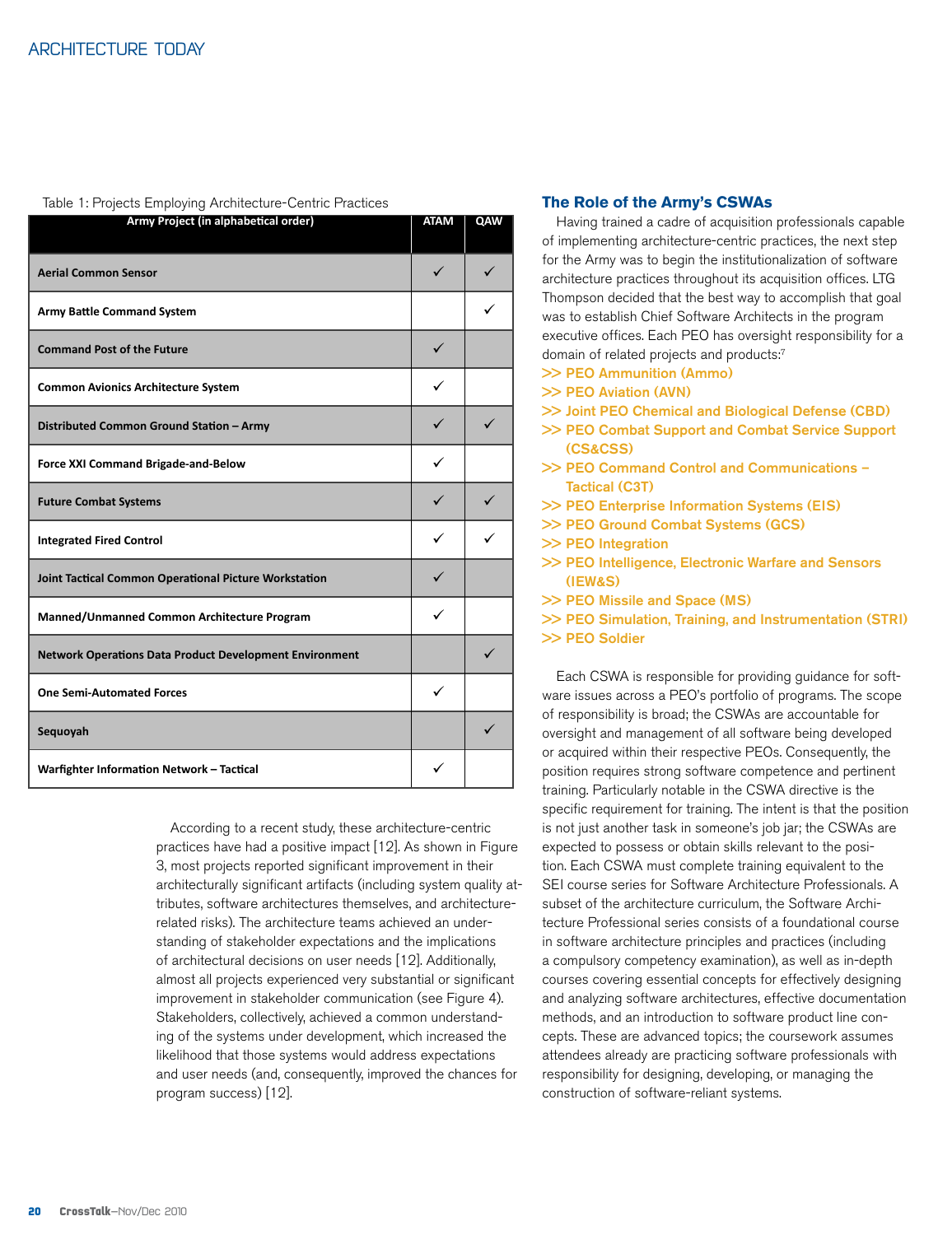*Figure 3: Architecture-Centric Practices Improve Artifacts*



*Figure 4: Architecture-Centric Practices Improve Communication*



In August 2009, the CSWAs met together for the first time during an ASSIP Action Group meeting. There, they fleshed out their collective responsibilities in more detail. They identified their primary task as providing support to project managers (PMs) with their software processes, including monitoring software architecture development from initial design decisions throughout the acquisition life cycle in order to identify and mitigate software risks, linking architectural components to mission drivers, and focusing on stakeholder requirements. The CSWAs will help ensure every PM has an appropriately documented software architecture and will help to evaluate how well individual systems meet the appropriate quality attributes. Beyond the architecture, the CSWAs will assess and evaluate software cost estimates in a system life

cycle context for portfolio programs as well as review and endorse system engineering plans with their respective Chief System Engineers to ensure those plans leverage appropriate standards<sup>8</sup> and appropriate architecture-centric practices.

A second task for the CSWAs is to establish the necessary infrastructures within their PEOs to support software objectives, including issuing guidance to the PMs on software architecture requirements, identifying and enforcing any PEOspecific system quality attributes that will be implemented in software, and providing guidance for software architecture design and reviews to ensure consistent implementation of best practices.

The CSWAs' third task is to decide the best ways to leverage software architecture to mitigate program risks, especially with regard to analysis in response to integration and interoperability challenges. In particular, they will ensure development of software architectures in a system of systems context to address the interoperability requirements that are becoming more common across all Army systems.

Lastly, the CSWAs will participate in the ASSIP and other Army-wide communities of interest to exploit opportunities for commonality across the PEO portfolios.

#### **Way Ahead**

The Office of the DoD Chief Information Officer issued a white paper [13] on a competency framework for the DoD Architect that noted three root causes for shortcomings in architecture practices across the DoD:

- >> Inability to leverage the benefits of an architecture due to inadequate training on the part of stakeholders or inadequate communication on the part of architects
- >> Lack of incentives to encourage the professional growth of architects in the DoD
- >> Lack of visibility into the existence or value of architecture training

All the services have made some strides with respect to system-level architecture (the Navy's Open Architecture initiative, for example, instituted relevant policy supported by a model and a corresponding tool [14]). However, through the ASSIP and the CSWAs, the Army has leapt ahead with a comprehensive strategy for software architecture that addresses not just technical issues but also these non-technical aspects, which are essential to institutionalization and achieving maximum benefit from software architecture practices. The goal now is to help ensure that the new Army CSWAs are positioned for success. To that end, the FY10 ASSIP plan focuses on supporting them with continued training and awareness opportunities as well as technical assistance.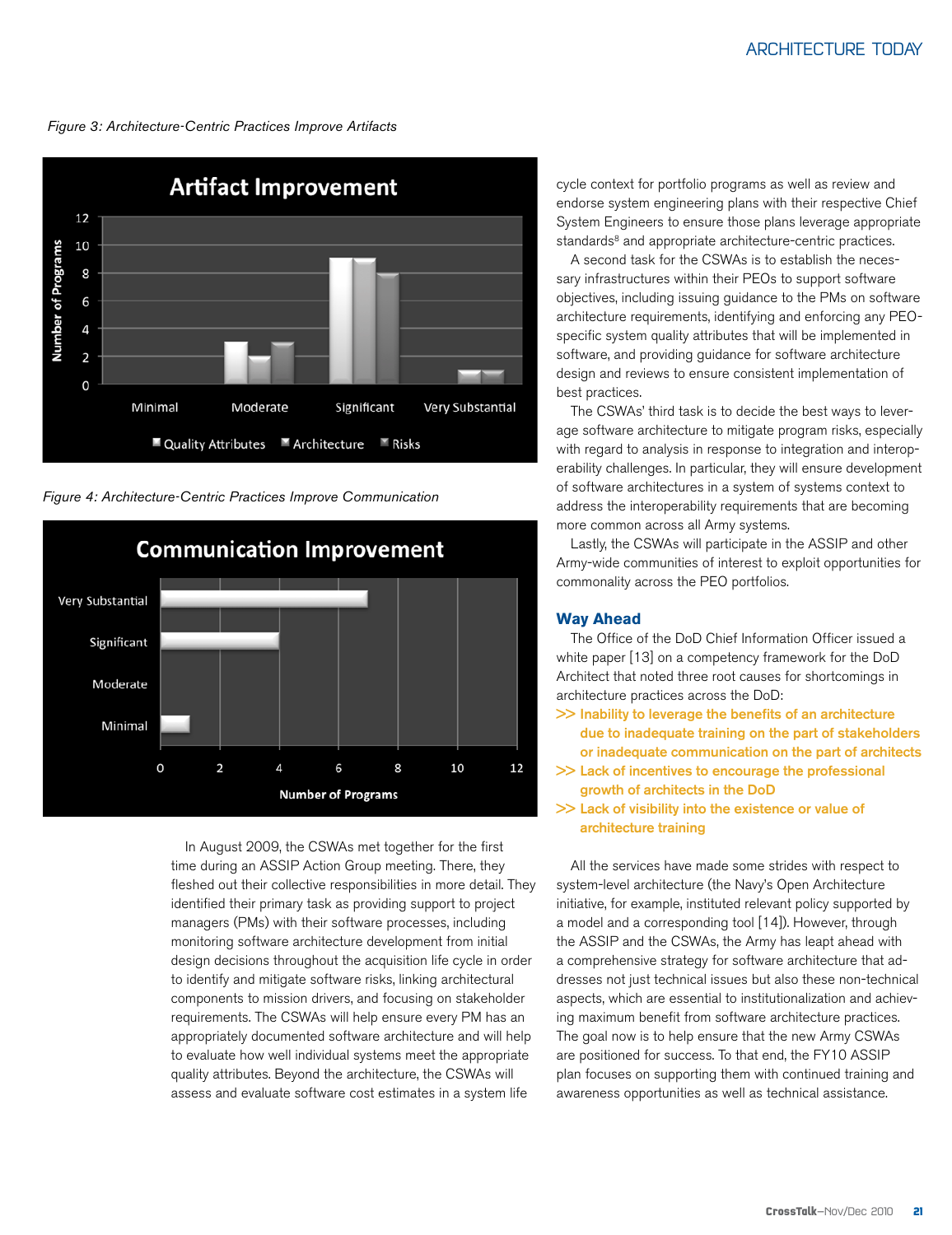### Architecture today

In working with the CSWAs to develop execution plans, one non-technical theme recurs: How can a CSWA direct and influence within organizational constraints? Since the CSWAs exercise no direct authority over the projects within their respective PEO portfolios, the question is a crucial one. As a solution, most CSWAs are taking a relationship-building approach, teaming with PMO software architects and engineers to work on problems collaboratively. In so doing, they will be able to leverage early adopters of software architecture practices to achieve initial successes and build publicity within their organizations. In addition, some CSWAs are seeking formal endorsement from their PEOs or Chief System Engineers as a means of putting more weight behind their objectives.

From a technical perspective, feedback from the CSWAs indicated some challenges. One challenge is using software architecture to help understand, validate, and improve software cost estimation. Intuitively, a better understanding of a software architecture should lead to a better understanding of the software to be built, which in turn should lead to a better estimate of software cost. However, CSWAs need tools and methods to formalize the relationship between architecture and cost estimation. Another challenge is developing a standard means of determining appropriate technology readiness levels (TRLs) for software, and determining which phases of the acquisition lifecycle require which software TRLs.

Overall, the positioning of the CSWAs at the PEO level is advantageous in that it enables them to take a portfolio perspective on such important issues, as well as on architecture sub-specialties such as data architecture and security architecture, instead of developing solutions project by project. Data and security architectures, particularly, are vital for implementing robust and reliable networked solutions for the warfighter, and such solutions are becoming increasingly commonplace. Further, and perhaps more importantly, the CSWAs are able to collaborate with each other through the ASSIP forum to address these software architecture matters at the system of systems level, which will facilitate the development of truly interoperable capabilities for a modernized Army and for joint and coalition forces.

#### **Summary**

The creation of a Chief Software Architect role in each PEO has been a significant step in the Army's efforts to institutionalize architecture-centric practices in its software-reliant system acquisition programs. Through the ASSIP, the Army has focused on developing the software architecture skills of its acquisition workforce and building awareness of architecture-centric practices among its leadership. The CSWAs can leverage the cadre of software architecture professionals and qualified ATAM evaluators to realize the benefits of architecture-centric practices across the Army's acquisition projects and set the standard for improvement across the DoD.

The ASSIP continues to support the CSWAs as they work to establish and champion architecture-centric practices within their PEOs.<sup>\*</sup>

## ABOUT THE AUTHORS



Stephen Blanchette, Jr. is Chief Engineer for Army Programs at SEI. He has more than 23 years experience in the defense industry as a software engineer and manager. He is an associate fellow of the American Institute of Aeronautics and Astronautics and a senior member of the Institute of Electrical and Electronics Engineers. Mr. Blanchette earned a BS in Computer Science from Embry-Riddle Aeronautical University and an MA in Diplomacy from Norwich University.

E-mail: [sblanche@sei.cmu.edu](mailto:sblanche@sei.cmu.edu)



John Bergey is a senior member of the technical staff at SEI, specializing in transitioning SEI product line and architecture-centric practices (e.g., Quality Attribute Workshop, Architecture Tradeoff Analysis Method®) into acquisition practice across the Armed Services. Prior to joining SEI, he served over 25 years as a software division manager with the U.S. Navy. Mr. Bergey is a graduate of Pennsylvania State University and the University of Michigan. E-mail: [jkb@sei.cmu.edu](mailto:jkb@sei.cmu.edu)

Software Engineering Institute 4500 Fifth Avenue Pittsburgh, PA 15213